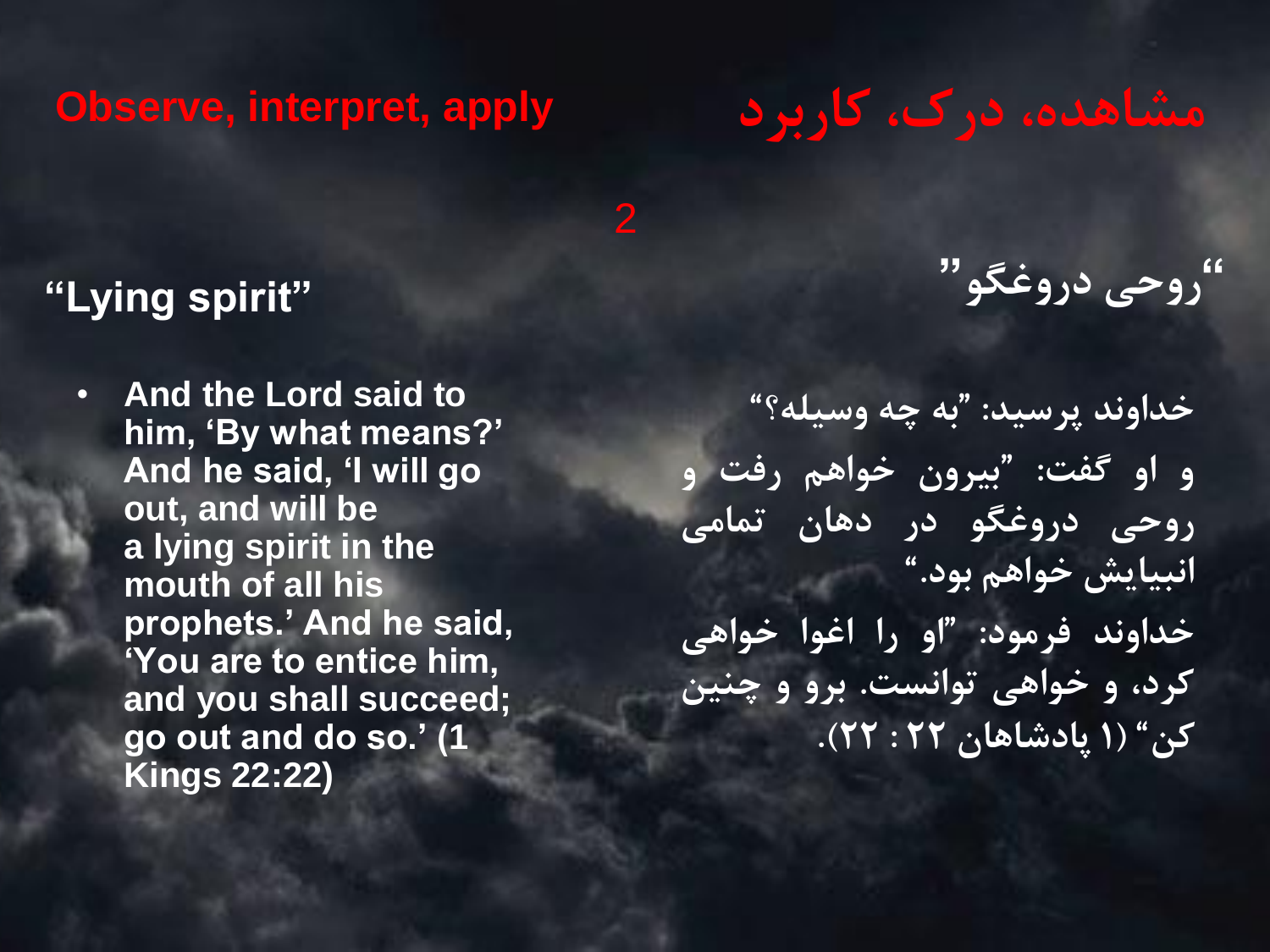**A. Observation : 1. genre 2. words 3. grammar 4. structure 5. mood**

> **B. Interpretation : 1. why? 2. what? 3. so what?**

> > **هدف**

 **اصلی**

**نویسنده**

**hain point** 

**Helping Hands** 

**الف. مشاهدات : . کلمات . نوع 2 1 . ساختار . گرامر 4 3 . حالت 5**

**. درک کردن : ب . چه چیزی؟ . چرا؟ 2 1 . مفهوم چیست؟ 3**

**. کاربرد : ج . سر درونی و بیرونی 1 . دست ها . قلب 3 2**

**C. Application : inward and outward 1. head 2. heart 3. hands**

Bible times modern times

 $rac{1}{\sqrt{2}}$ 

 $\overline{\sigma}$ 

times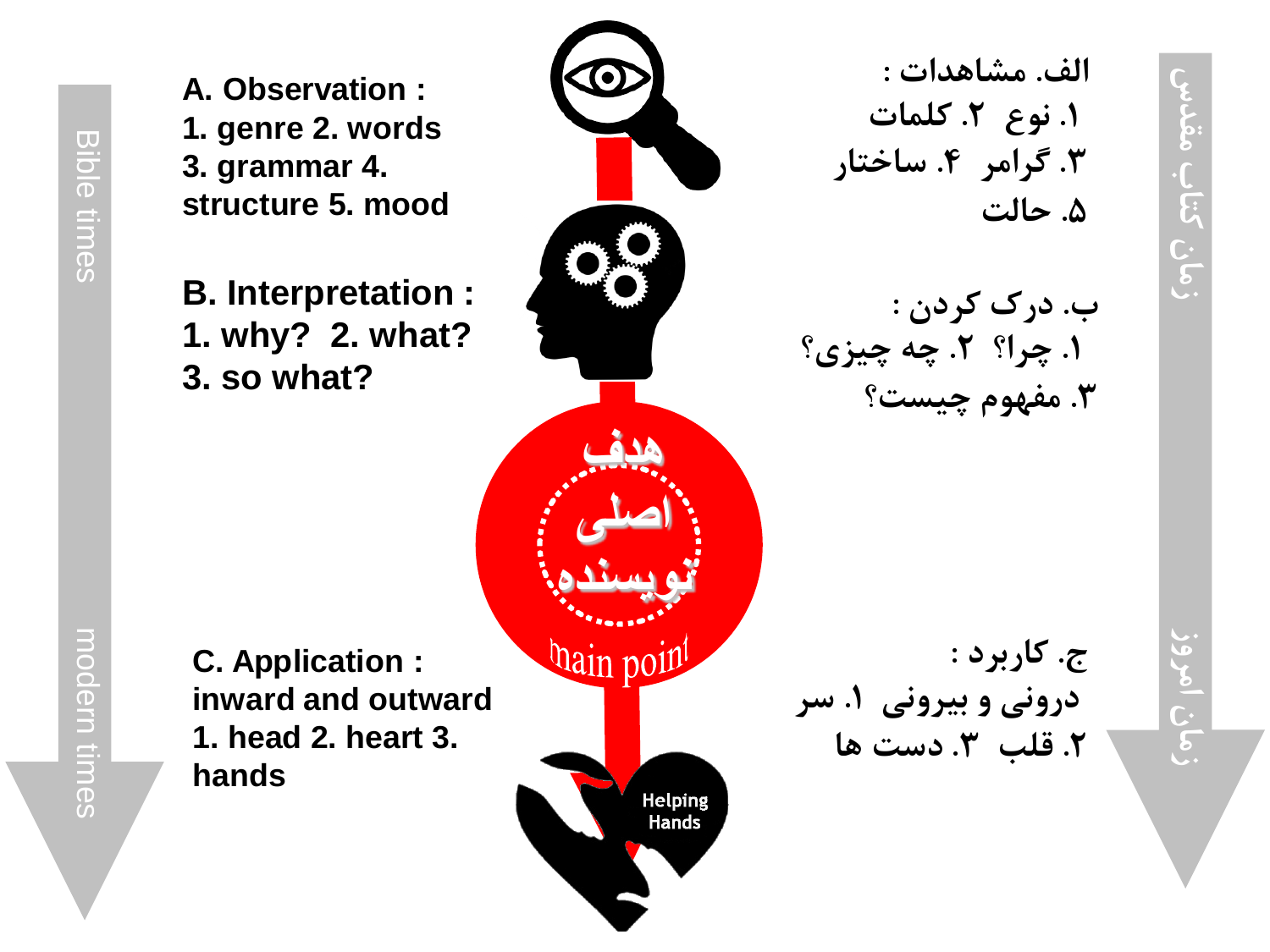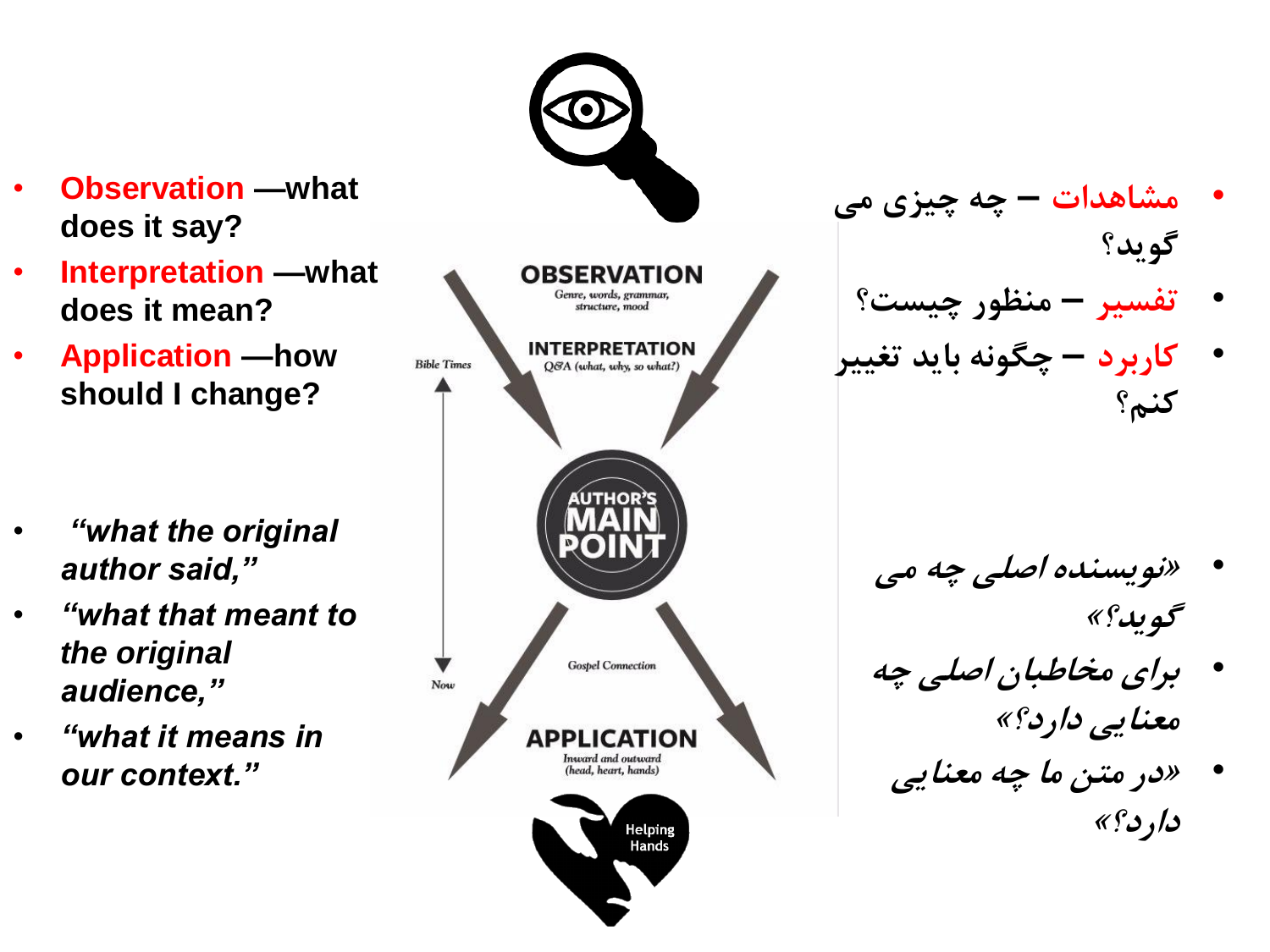### Historical background

The two kingdoms were divided

- But the daughter of king Ahab in the North was engaged to the son of king Jehosaphat in the South
- Ahab proposed to Jehosaphat to attack Aram (Syria)
- But Jehosaphat said first we must ask the prophets of God.
- All Ahab's prophets prophesied success.



- دو پادشاهی از هم جدا شده بودند.•
- اما دختر پادشاه اخاب در شمال با • پسر پادشاه یهوشافاط در جنوب<br>ازدواج کرد.
- اخاب به یهوشافاط پیشنهاد داد تا • به ضد پادشاه ارام (سوریه) جنگ<br>کنند.
- اما یهوشافاط گفت: اول باید از انبیای خدا بپرسیم. •
- تمامی انبیای اخاب موفقیت در جنگ را پیشگویی کردند. •





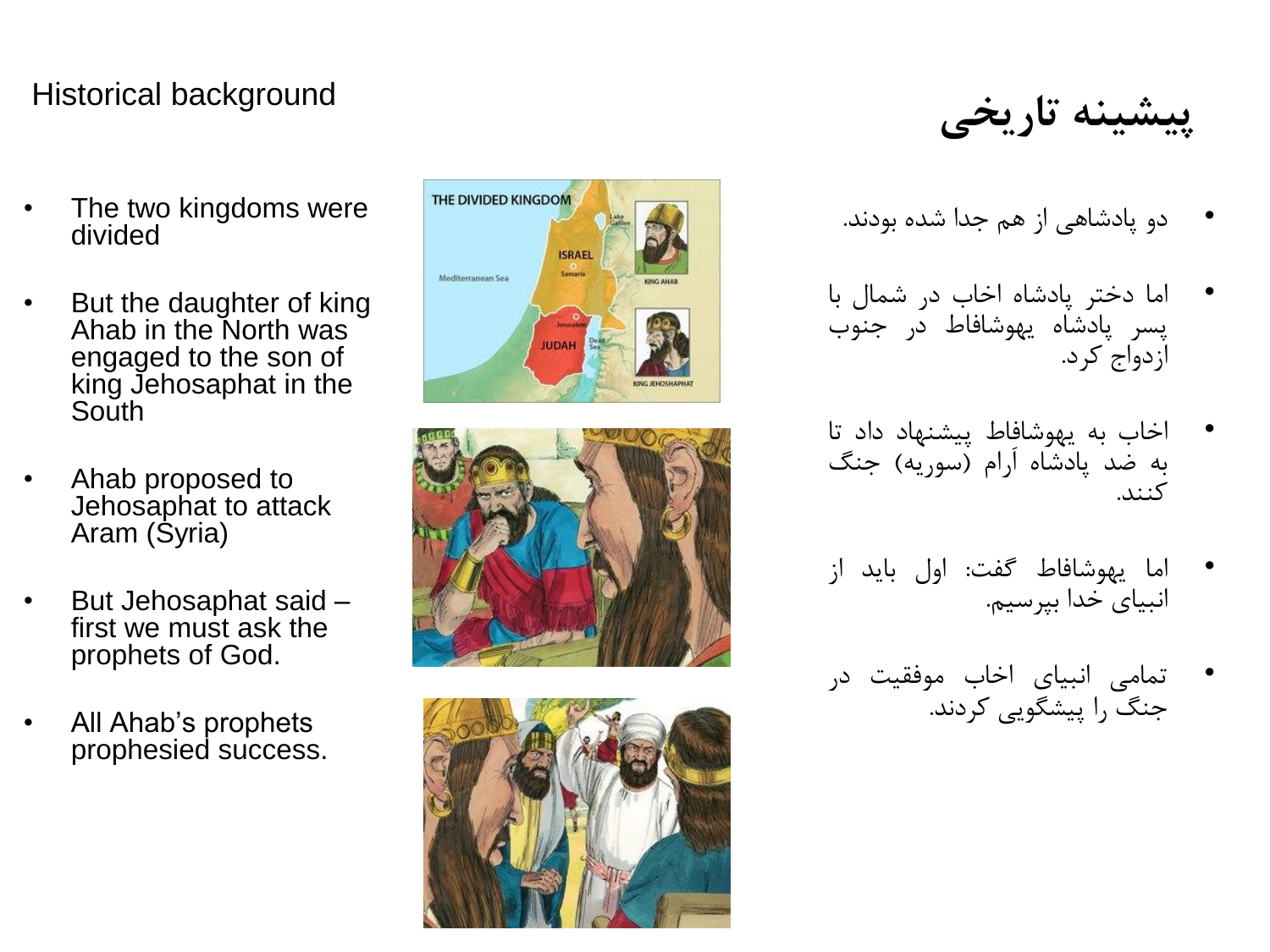- But Jehosaphat asked to hear what Micaiah said
- Micaiah replied with a story about a lying spirit in all the 400 prophets
- The false prophet Zedekiah struck Micaiah in the face
- King Ahab put Micaiah in prison
- Jehosaphat did not listen to Micaiah's warning



- اما یهوشافاط خواست ببیند که میکایا در این باره چه می گوید. •
- میکایا با بیان داستان روح دروغگو • که در دهان ۴۰۰ نبی وجود<br>داشت، پاسخ داد.
- پادشاه صِدِقیای دروغین بر گونه میکایا سیلی زد. •
- پادشاه اخاب میکایا را به زندان انداخت. •
- یهوشافاط به اخطار میکایا گوش نداد. •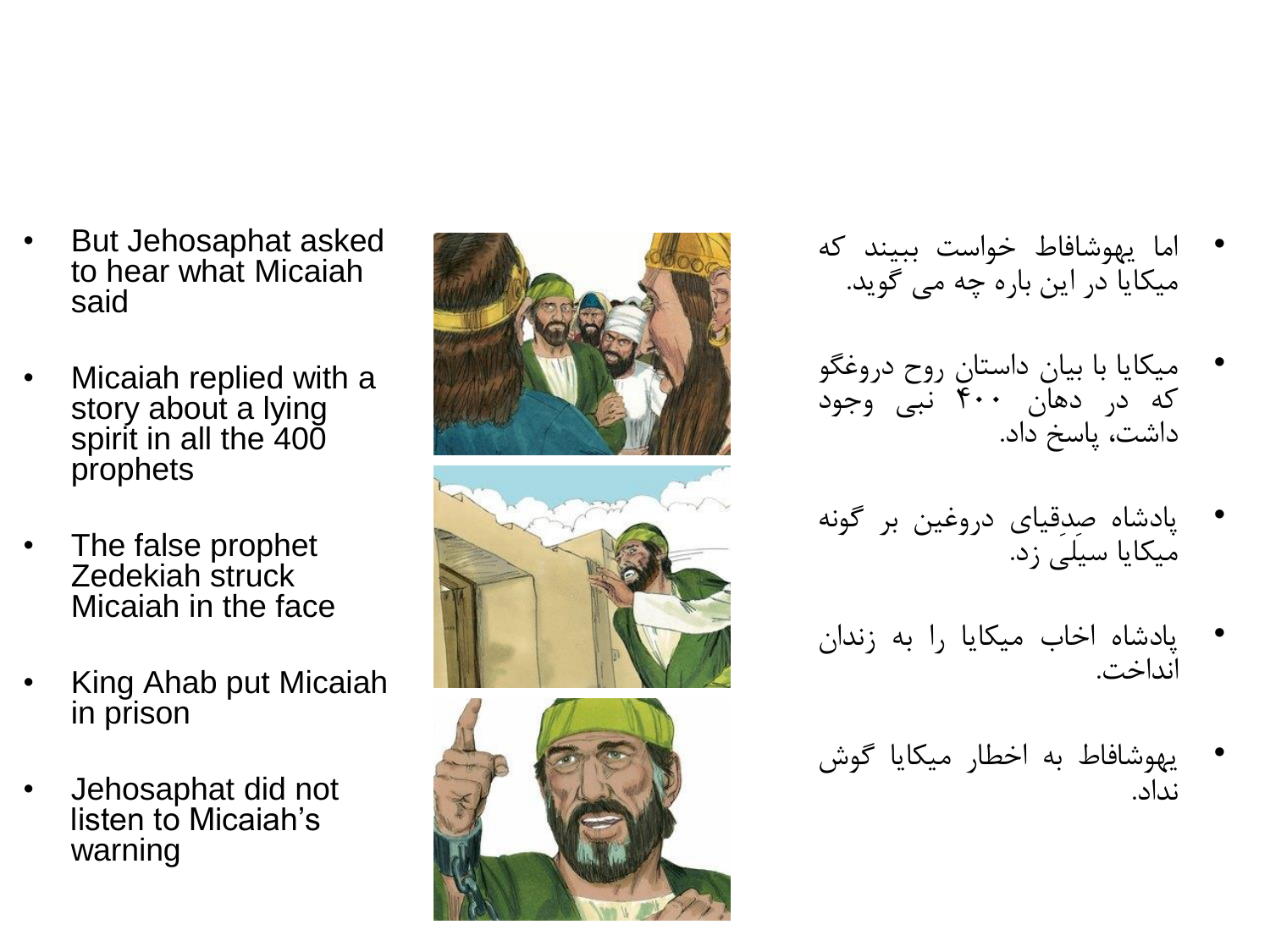- اخاب، یهوشافاط را فریب داده و لباس های مندرس پوشید.
	- اما اَرامی ها او را از میان لباس مندرس دیدند. •
	- اخاب کشته شد و یهوشافاط به اورشلیم فرار کرد. •
	- در راه بازگشت یکی از انبیا یهوشافاط • را دید و به او گفت: در آینده فقط به انبیایی گوش کن که حقیقت را می<br>گویند.
		- یهوشافاط به پادشاه بهتری تبدیل شد. •







- Ahab tricked Jehosaphat into changing clothes with him
- But the Aramaeans saw through the disguise
- Ahab was killed, and Jehosaphat escaped back to Jerusalem
- On the way back a prophet met Jehosaphat and said – in future only listen to prophets who speak the truth
- Jehosaphat became a better king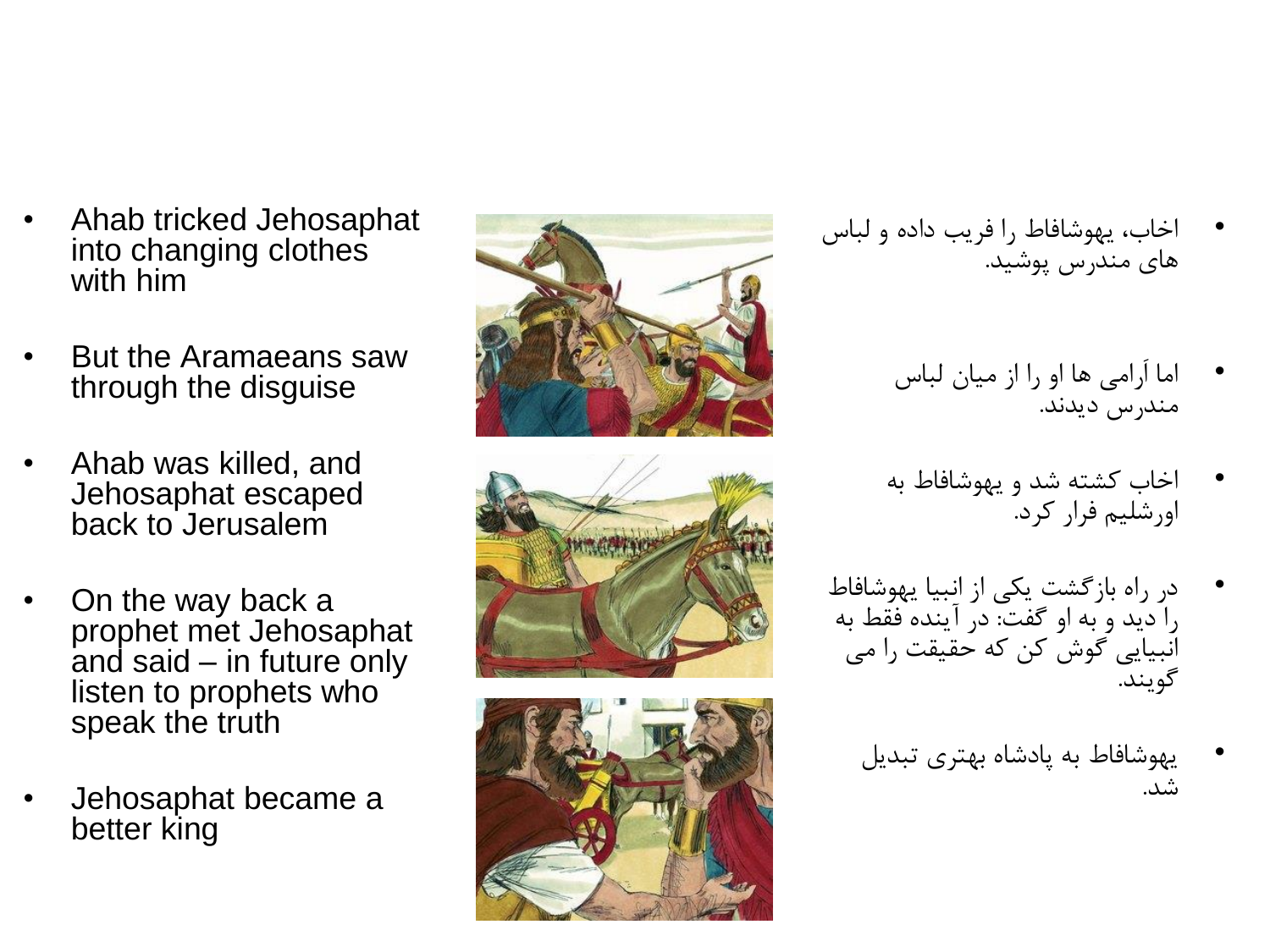#### **الف. مشاهده Observation .A**



- **1. genre = parable told by Micaiah**
- **2. words = "entice" the spirit will trick Ahab**
- **3. grammar = "and he said" is reported speech. Micaiah is telling a story about a dialogue.**
- **4. structure = "**you shall succeed; go out and do so**." prediction of result, followed by instruction to do.**
- **5. Mood = highly ironic, sarcastic. Micaiah speaking under protest, and smacked in the face by the lying prophet Zedekiah the son of Chenaanah 22:24**

**.1 نوع = مثالی که توسط میکایا گفته شد.**

**روح، اخاب را فریب خواهد .2 کلمات = "اغوا" داد.**

**و او گفت" این یک کالم معروف است. .3 گرامر =" میکایا داستانی از یک گفتگو را تعریف می کند.**

**.4 ساختار =** "خواهی توانست، برو و چنین کن". **پیش بینی نتیجه با دنبال کردن دستورالعمل ها.**

**.5 حالت = کنایه دار و طعنه آمیز. میکایا با اعتراض و مخالفت از طرف صِدِقیا روبرو شد و حتی صِدِقیا پسر کَنَعنَه بر صورت او سیلی زد.**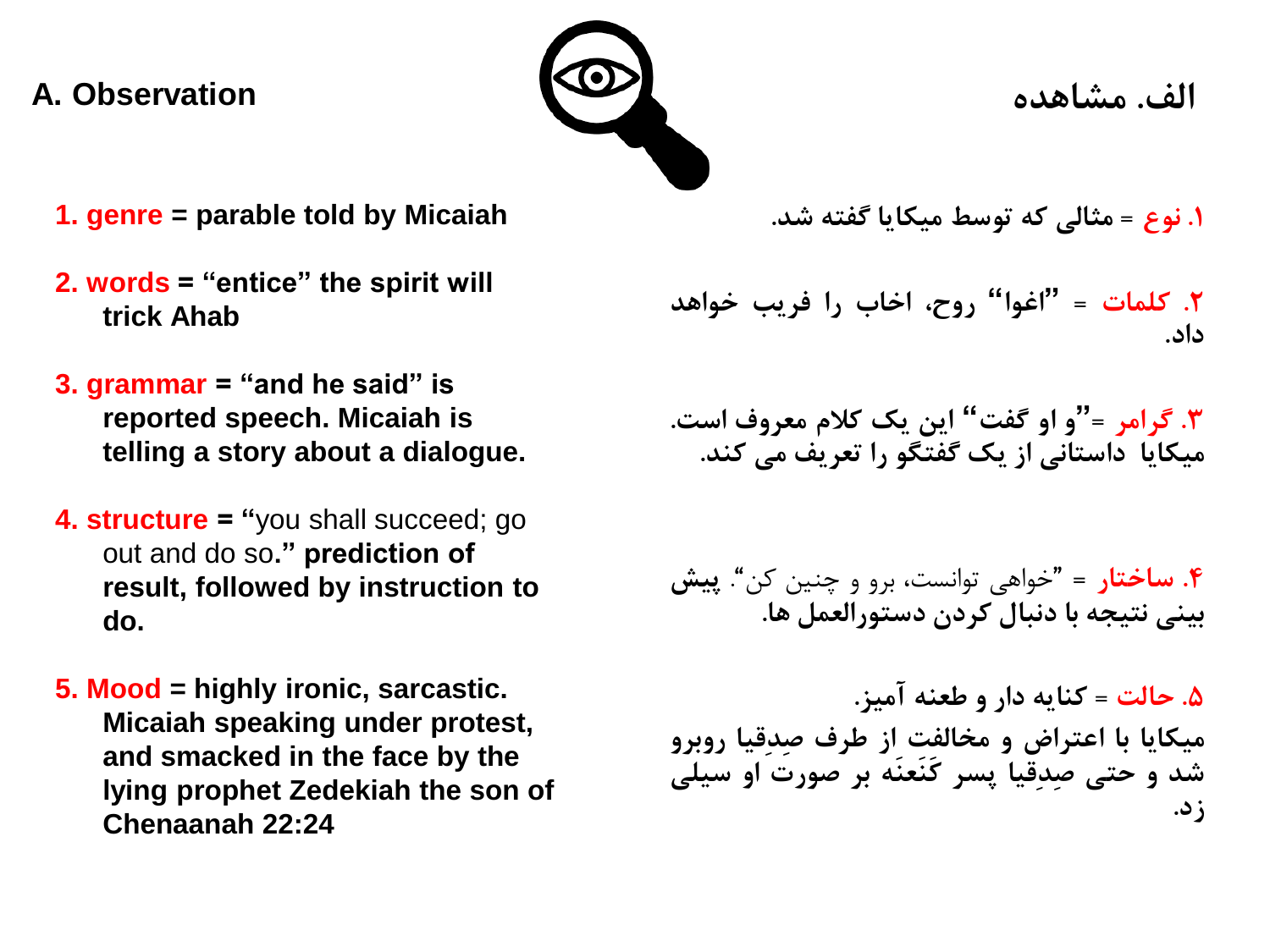### Background : 400 flattering prophets and 1 true prophet

**پیش زمینه: 400 نبی متملق و یک نبی حقیقی**

مسئلت کنی.



- **1 Kings 22:5** And Jehoshaphat said to the king of Israel, "Inquire first for the word of the Lord." **6** Then the king of Israel gathered the prophets together, about four hundred men, and said to them, "Shall I go to battle against Ramoth-gilead, or shall refrain?" And they said, "Go up, for the Lord will give it into the hand of the king." **7** But Jehoshaphat said, "Is there not here another prophet of the Lord of whom we may inquire?" **8** And the king of Israel said to Jehoshaphat, "There is yet one man by whom we may inquire of the Lord, Micaiah the son of Imlah, but I hate him, for he never prophesies good concerning me, but evil." And Jehoshaphat said, "Let not the king say so."
- **1 پادشاهان 22 : 5** یَهوشافاط به پادشاه اسرائیل گفت: تمنا اینکه نخست برای دریافت کالم خداوند **6 پس** پادشاه اسرائیل انبیا را گرد آورد، حدود چهار
- صد تن را و از آنان پرسید: آیا به جنگ با راموت جِلعاد بروم یا باز ایستم؟ گفتند: برآی، زیرا خداوند آن را به دست پادشاه تسلیم خواهد کرد. **7** اما یَهوشافاط پرسید: آیا در اینجا هیچ نبیِ دیگرِ خداوند نیست که بتوان از او مسئلت کرد؟ **8** پادشاه اسرائیل یَهوشافاط را گفت: مردی دیگر هست، میکایا نام، پسر ایملَه، که به واسطۀ او می توان از خداوند مسئلت کرد. اما من از او بیزارم، زیرا همیشه دربارۀ من به بدی نبوّت می کند نه به نیکویی. یَهوشافاط گفت: پادشاه چنین نگوید.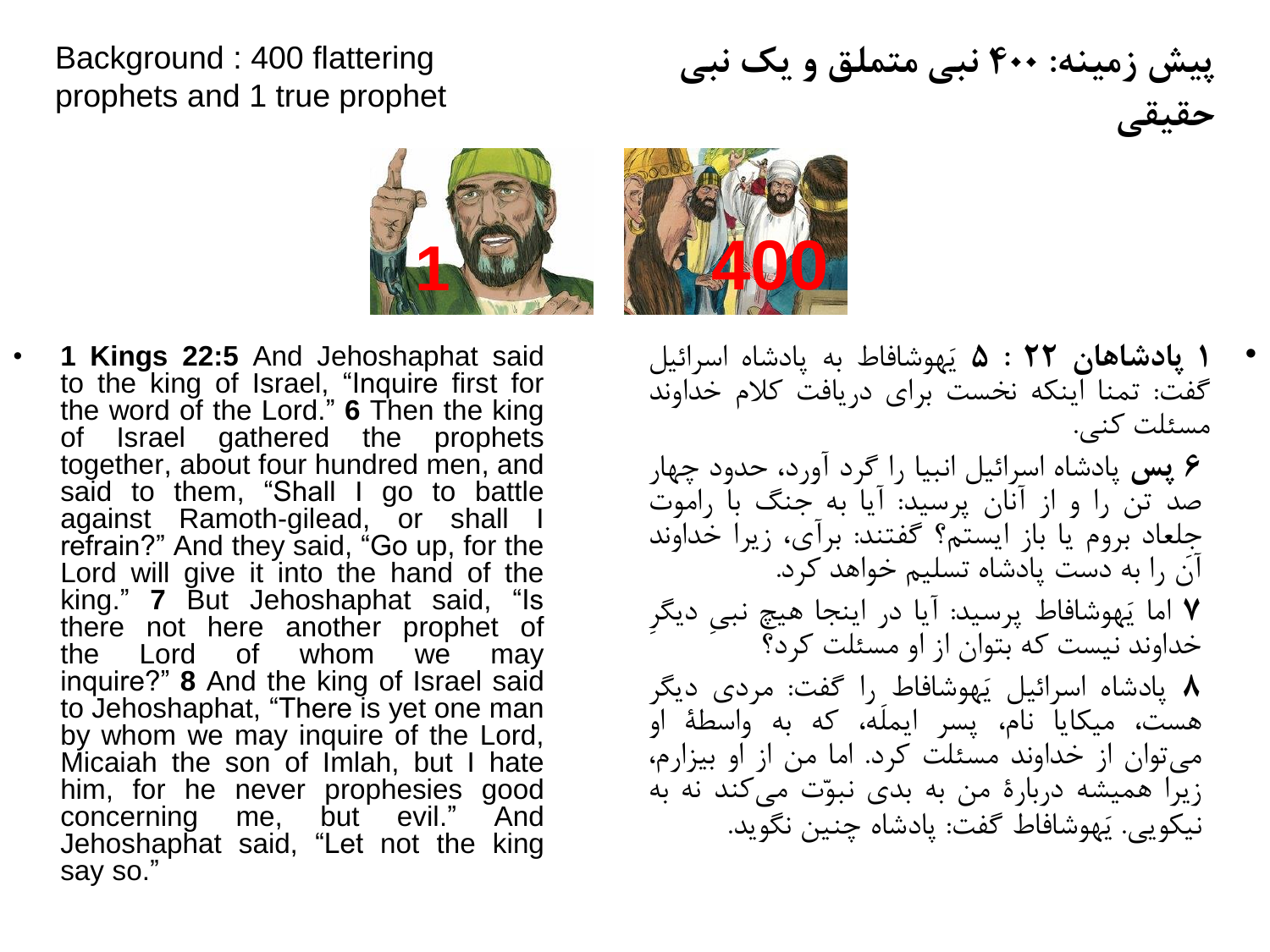### **ب. درک کردن: : Interpretation .B**



- **1. why? = Micaiah is unwilling to lie even when threatened by king Ahab, so he uses an ironic parable.**
- **2. what? = Micaiah invents a story with a distorted view of heaven – to reduce the authority of the 400 flattering prophets**
- **3. so what? = So 400 prophets saying "yes" and 1 prophet saying "no", does not mean the 400 are right.**

**.1 چرا؟ = میکایا حتی زمانیکه توسط پادشاه اخاب تهدید شد، نمی خواست دروغ بگوید، بنابراین او مثالی کنایه دار بکار برد.**

**.2 چه چیزی؟ = میکایا داستانی را با دیدی تحریف شده از آسمان ساخت. تا قدرت انبیای متملق و دروغین را کاهش دهد.**

**.3 پس مفهوم چیست = پس 400 انبیا و یک نبی می گوید " می گویند "بله" نه" . این به آن معنا نیست که حق با آن 400 نفر است و آنها درست می گویند.**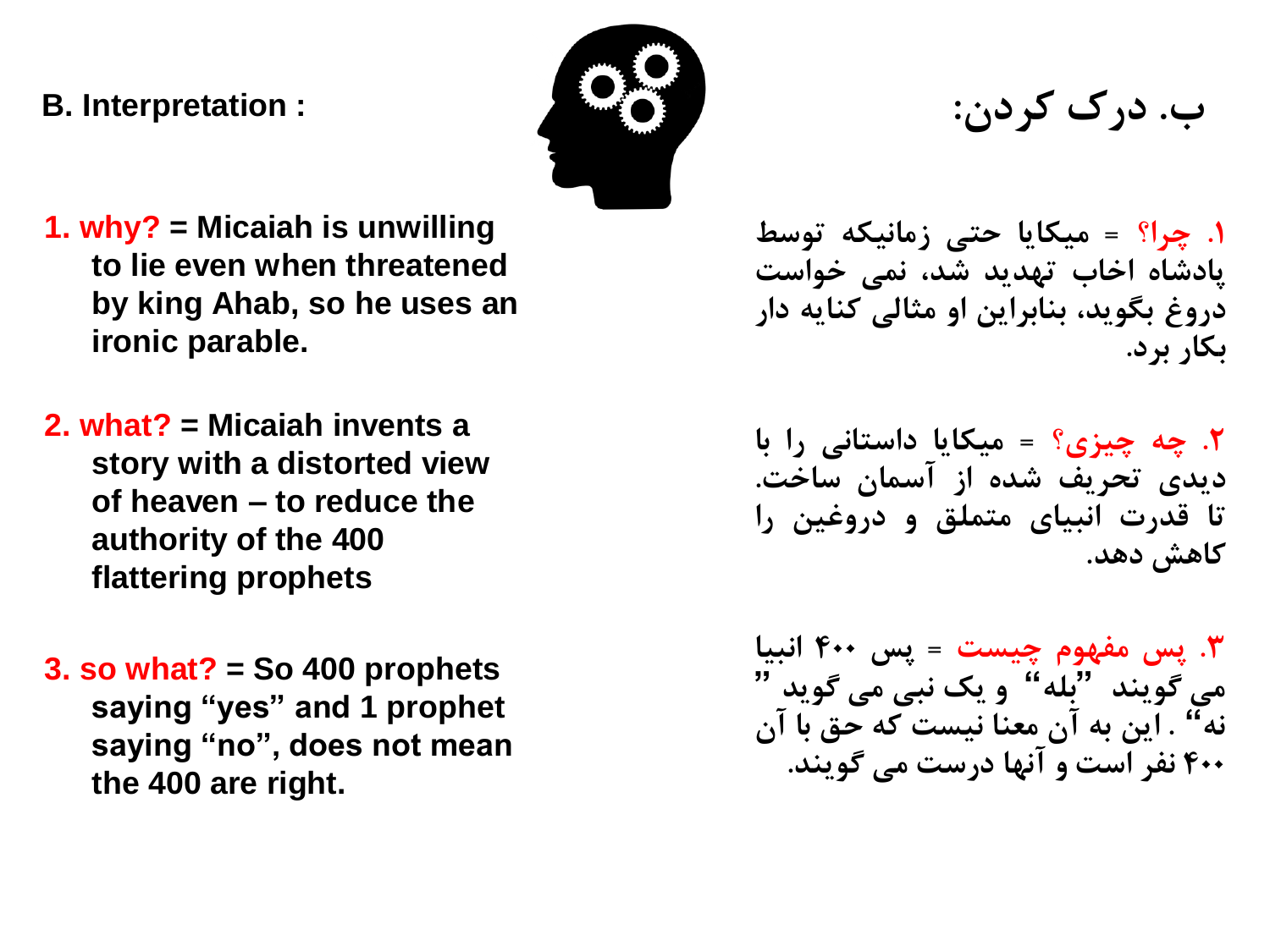# **Author's main point نویسنده اصلی هدف**

- To King Jehosaphat, do trust the 400 prophets of King Ahab's court. They are sycophants and do not speak the truth.
- Or in one sentence:

*King Jehosaphat, these 400 prophets are flatterers and liars ; Micaiah's irony tells you that they are not speaking from God.*



- به پادشاه یهوشافاط، به 400 انبیایی که در دربار پادشاه اخاب<br>بودند اعتماد کرد. آنها متملق بودند و حقیقت را نمی گفتند.<br>یا در یک جمله:
	- •

پادشاه یهوشافاط، این 400 نبی متملق و دروغگو هستند. کلام کنایه آمیز میکایا به شما می گوید که آنها از طرف خدا سخن<br>نمی گویند.